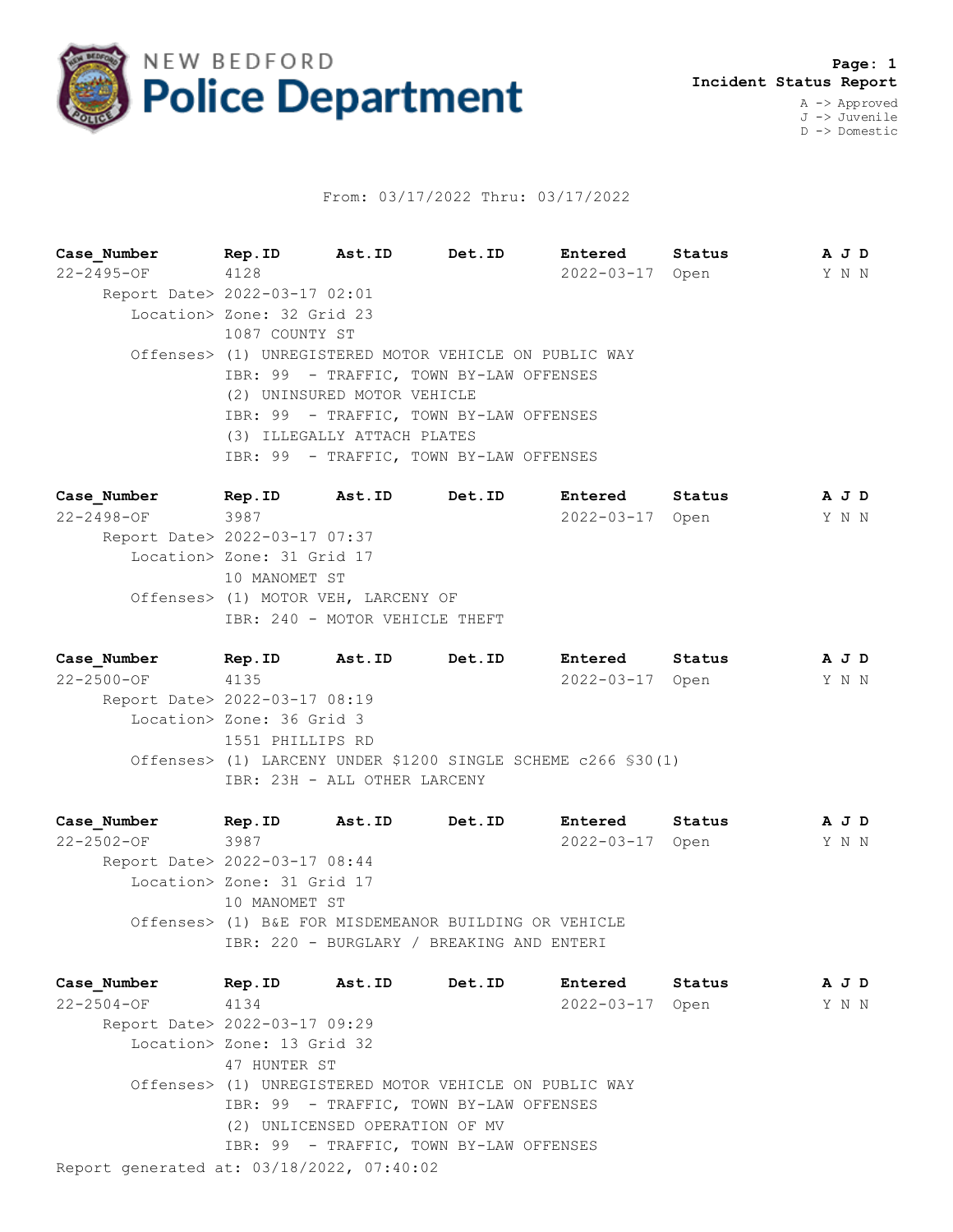

J -> Juvenile D -> Domestic

| Case Number Rep. ID Ast. ID Det. ID                      |                                                        |                              |                                                                        | Entered Status  |  | A J D                 |  |  |  |  |  |
|----------------------------------------------------------|--------------------------------------------------------|------------------------------|------------------------------------------------------------------------|-----------------|--|-----------------------|--|--|--|--|--|
| 22-2505-OF 4135                                          |                                                        |                              |                                                                        |                 |  | 2022-03-17 Open Y N N |  |  |  |  |  |
| Report Date> 2022-03-17 09:56                            |                                                        |                              |                                                                        |                 |  |                       |  |  |  |  |  |
|                                                          | Location> Zone: 36 Grid 10                             |                              |                                                                        |                 |  |                       |  |  |  |  |  |
|                                                          |                                                        | 214 SAMUEL BARNET BLVD       |                                                                        |                 |  |                       |  |  |  |  |  |
|                                                          | Offenses> (1) IDENTITY FRAUD                           |                              |                                                                        |                 |  |                       |  |  |  |  |  |
|                                                          | IBR: 26C - IMPERSONATION                               |                              |                                                                        |                 |  |                       |  |  |  |  |  |
|                                                          | (2) LARCENY OVER \$1200 c266 \$30(1)                   |                              |                                                                        |                 |  |                       |  |  |  |  |  |
|                                                          |                                                        | IBR: 23H - ALL OTHER LARCENY |                                                                        |                 |  |                       |  |  |  |  |  |
| Case Number 1 Rep. ID Ast. ID Det. ID Entered Status AJD |                                                        |                              |                                                                        |                 |  |                       |  |  |  |  |  |
| 22-2515-OF 3967                                          |                                                        |                              |                                                                        | 2022-03-17 Open |  | Y N N                 |  |  |  |  |  |
| Report Date> 2022-03-17 14:57                            |                                                        |                              |                                                                        |                 |  |                       |  |  |  |  |  |
|                                                          | Location> Zone: 33 Grid 14                             |                              |                                                                        |                 |  |                       |  |  |  |  |  |
|                                                          | 117 SYLVIA ST                                          |                              |                                                                        |                 |  |                       |  |  |  |  |  |
|                                                          | Offenses> (1) REGISTRATION SUSPENDED, OP MV, SUBSQ.OFF |                              |                                                                        |                 |  |                       |  |  |  |  |  |
|                                                          | IBR: 99 - TRAFFIC, TOWN BY-LAW OFFENSES                |                              |                                                                        |                 |  |                       |  |  |  |  |  |
|                                                          | (2) UNREGISTERED MOTOR VEHICLE ON PUBLIC WAY           |                              |                                                                        |                 |  |                       |  |  |  |  |  |
|                                                          | IBR: 99 - TRAFFIC, TOWN BY-LAW OFFENSES                |                              |                                                                        |                 |  |                       |  |  |  |  |  |
|                                                          | (3) UNINSURED MOTOR VEHICLE                            |                              |                                                                        |                 |  |                       |  |  |  |  |  |
|                                                          |                                                        |                              | IBR: 99 - TRAFFIC, TOWN BY-LAW OFFENSES                                |                 |  |                       |  |  |  |  |  |
|                                                          |                                                        |                              | (4) Operating a Snow or Recreational Vehicle Recklessly or Negligently |                 |  |                       |  |  |  |  |  |
|                                                          | IBR: 90Z - ALL OTHER OFFENSES                          |                              |                                                                        |                 |  |                       |  |  |  |  |  |
|                                                          |                                                        |                              | (5) Operating a Snow or Recreational Vehicle Recklessly or Negligently |                 |  |                       |  |  |  |  |  |
|                                                          | IBR: 90Z - ALL OTHER OFFENSES                          |                              |                                                                        |                 |  |                       |  |  |  |  |  |
|                                                          | (6) UNREGISTERED MOTOR VEHICLE ON PUBLIC WAY           |                              |                                                                        |                 |  |                       |  |  |  |  |  |
|                                                          |                                                        |                              | IBR: 99 - TRAFFIC, TOWN BY-LAW OFFENSES                                |                 |  |                       |  |  |  |  |  |

(7) UNINSURED MOTOR VEHICLE

IBR: 99 - TRAFFIC, TOWN BY-LAW OFFENSES

**Case\_Number Rep.ID Ast.ID Det.ID Entered Status A J D** 22-2518-OF 4109 2022-03-17 Open N N N Report Date> 2022-03-17 15:58 Location> Zone: 33 Grid 16A 277 NASH RD Offenses> (1) LARCENY UNDER \$250 IBR: 23H - ALL OTHER LARCENY

**Case\_Number Rep.ID Ast.ID Det.ID Entered Status A J D** 22-2521-OF 3024 2022-03-17 Open Y N N Report Date> 2022-03-17 16:22 Location> Zone: 35 Grid 27A 608 SHAWMUT AVE Offenses> (1) LARCENY OVER \$1200 c266 §30(1) IBR: 23H - ALL OTHER LARCENY

| Case Number      | Rep.ID | Ast.ID | Det.ID | Entered         | Status | AJD   |  |  |
|------------------|--------|--------|--------|-----------------|--------|-------|--|--|
| $22 - 2524 - OF$ | 4094   | 4053   |        | 2022-03-17 Open |        | Y N N |  |  |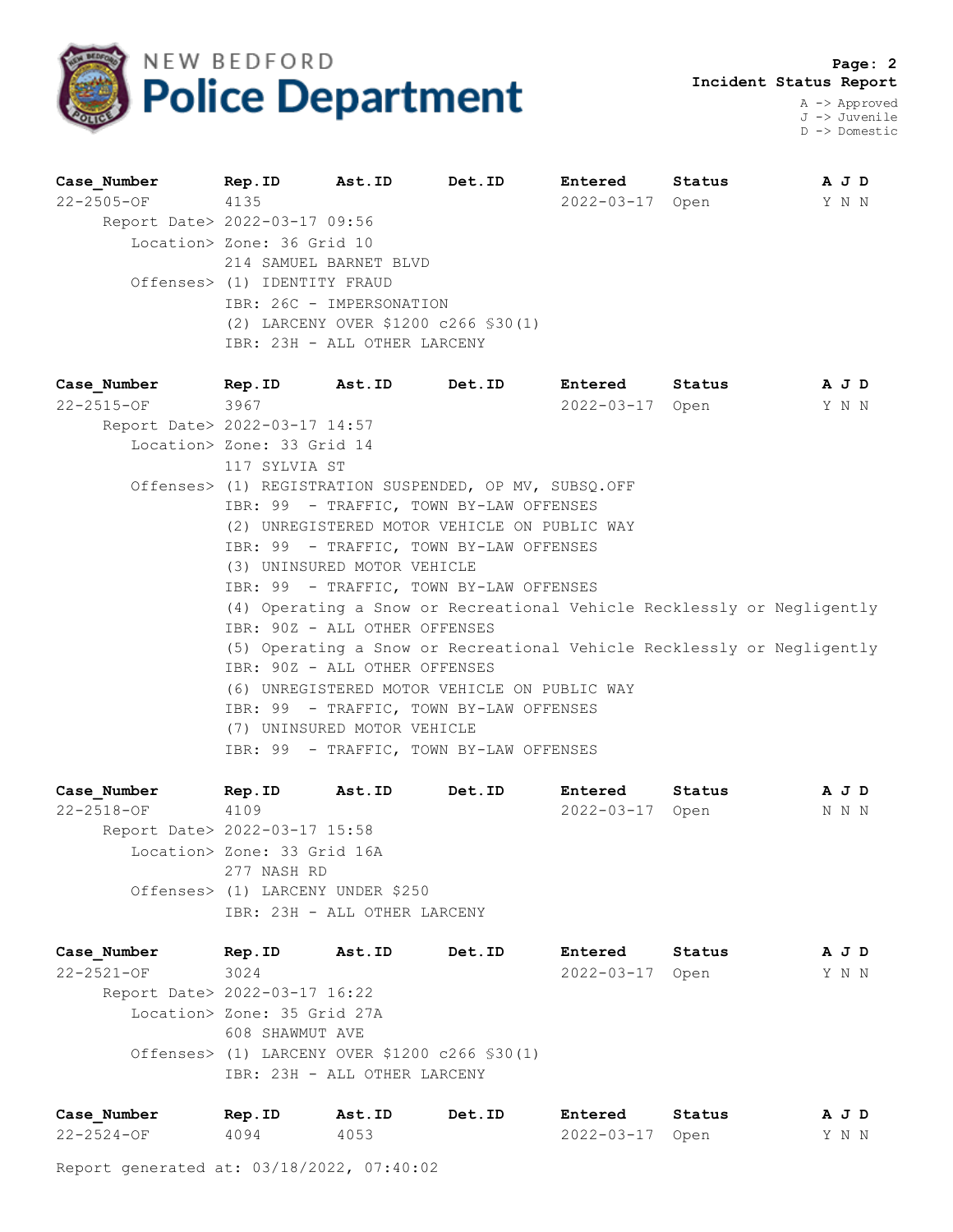

D -> Domestic

 Report Date> 2022-03-17 17:03 Location> Zone: 21 Grid 54B 76 S SIXTH ST Offenses> (1) B&E FOR MISDEMEANOR BUILDING OR VEHICLE IBR: 90Z - ALL OTHER OFFENSES

**Case\_Number Rep.ID Ast.ID Det.ID Entered Status A J D** 22-2525-OF 4023 2022-03-17 Open Y N N Report Date> 2022-03-17 17:37 Location> Zone: 32 Grid 19 154 HATHAWAY ST Offenses> (1) MOTOR VEH, MALICIOUS DAMAGE TO c266 §28(a) IBR: 290 - DESTRUCTION / DAMAGE / VANDALI

**Case\_Number Rep.ID Ast.ID Det.ID Entered Status A J D** 22-2528-OF 4058 3970 2022-03-17 Open Y N N Report Date> 2022-03-17 18:16 Location> Zone: 12 Grid 45A 541 JOHN ST Offenses> (1) A&B IBR: 13B - SIMPLE ASSAULT (2) ASSAULT W/DANGEROUS WEAPON IBR: 13A - AGGRAVATED ASSAULT (3) MOTOR VEH, MALICIOUS DAMAGE TO c266 §28(a) IBR: 290 - DESTRUCTION / DAMAGE / VANDALI (4) ASSAULT IBR: 13B - SIMPLE ASSAULT

**Case\_Number Rep.ID Ast.ID Det.ID Entered Status A J D** 22-2531-OF 3957 2022-03-17 Open Y N N Report Date> 2022-03-17 19:37 Location> Zone: 34 Grid 1 4525 ACUSHNET AVE Offenses> (1) ASSAULT & BATTERY IBR: 13B - SIMPLE ASSAULT

**Case\_Number Rep.ID Ast.ID Det.ID Entered Status A J D** 22-2532-OF 3970 2022-03-17 Open Y N N Report Date> 2022-03-17 20:32 Location> Zone: 12 Grid 42B 195 TREMONT ST Offenses> (1) HARASSMENT, CRIMINAL IBR: 90Z - ALL OTHER OFFENSES

**Case\_Number Rep.ID Ast.ID Det.ID Entered Status A J D** 22-2537-OF 4078 2022-03-17 Open N N N Report Date> 2022-03-17 21:28 Location> Zone: 22 Grid 62 137 NELSON ST

Report generated at: 03/18/2022, 07:40:02